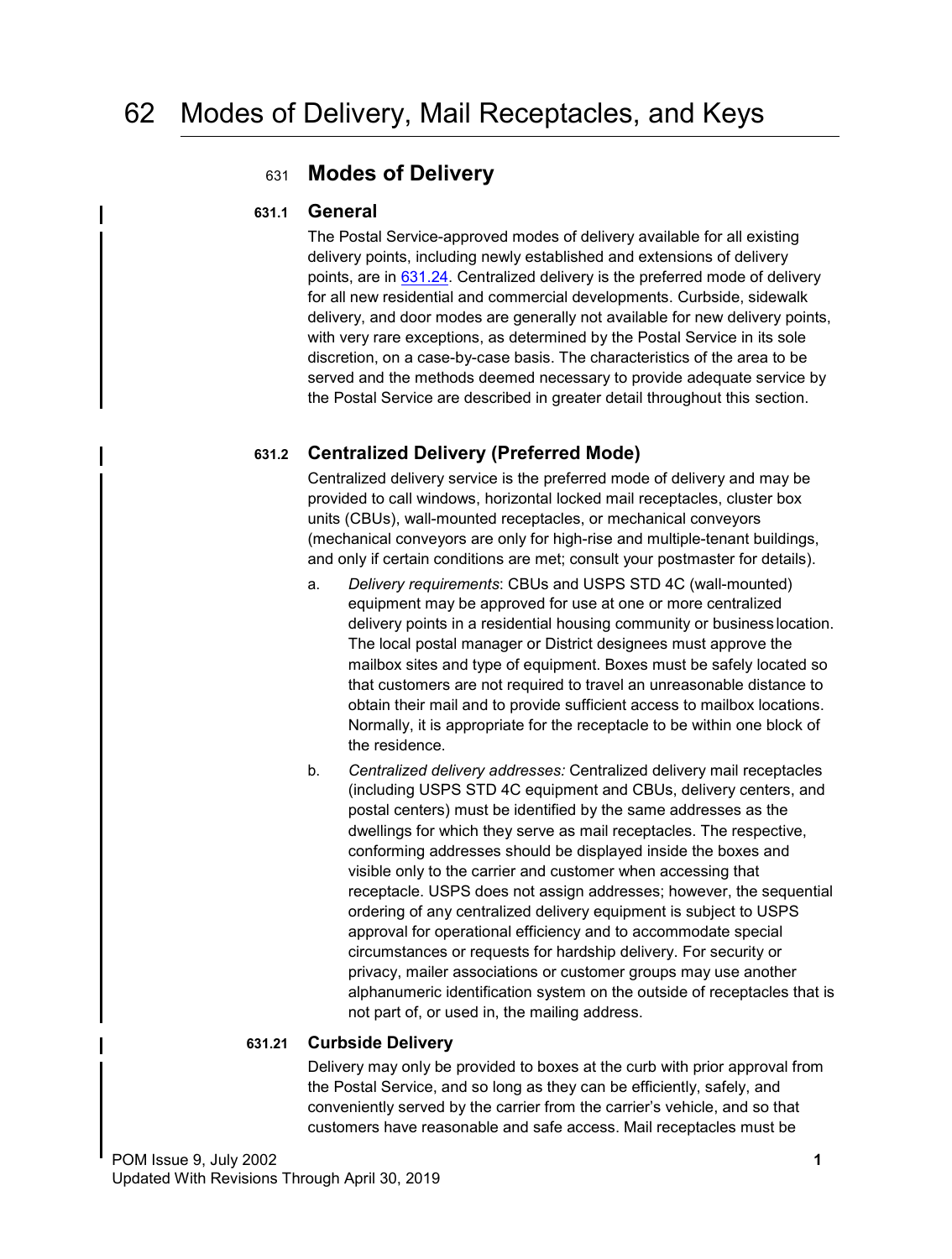grouped two to a property line, where possible.

#### **631.22 Sidewalk Delivery**

Sidewalk delivery may be provided to boxes located near the public sidewalk, only with prior approval from the Postal Service. Options and requirements for sidewalk delivery, as directed by the Postal Service, are as follows:

- a. If the sidewalk abuts the curb or if other unusual conditions exist (e.g., excessive street parking) that make it difficult or impractical to install or serve boxes at the curbline, customers in these situations may be permitted to install all their boxes at the edge of the public sidewalk nearest the residence, where they can all be served by a carrier from the sidewalk.
- b. If the average lot frontage is 50 feet or less, the boxes must be located so that the carrier can serve them from the sidewalk. The boxes are not required to be grouped together.
- c. If the average lot frontage is over 50 feet and does not exceed 75 feet, the boxes must be installed in groups of at least two.
- d. If the average lot frontage exceeds 75 feet, CBUs must be installed.

#### **631.23 Door Delivery**

Door delivery may be provided to boxes located at or near the door of a business or residential delivery point, or through a door slot, only with prior approval from the District Manager, and only if the box or mail slot can be efficiently, safely, and conveniently served by the carrier.

**Door delivery will not be available for new delivery points, except in very unusual circumstances as determined by the Postal Service in its sole discretion.**

## **631.24 Newly Established or Extended Delivery Points General**

<span id="page-1-0"></span>Newly established or extended business or residential customers must request and receive approval of the delivery location and mode of delivery from the local Postmaster or District designees. These deliveries will not receive mail delivery service until the mail receptacles are installed and the units and locations are approved by local postal management. Options and requirements for modes of delivery are directed by the Postal Service.

#### **Newly Established or Extended Centralized DeliveryPoints (Preferred Mode)**

Centralized delivery is the preferred mode for new or extended business or residential delivery points, with very rare exceptions, as determined by the Postal Service in its sole discretion, on a case-by-case basis (see [631.1\)](#page-0-0). The mail receptacle and location of the delivery point(s) are approved by local postal officials in advance of the occupancy of the residence, business, or other site associated with the delivery point.

#### **Newly Established or Extended Sidewalk or Curbside Delivery Points**

Sidewalk or curbside delivery is permitted for new or extended business or residential delivery points, only with prior approval from the Postal Service.

The mail receptacle and location of the delivery points are approved by the local District Manager in advance of the occupancy of the residence, business, or other site associated with the delivery points.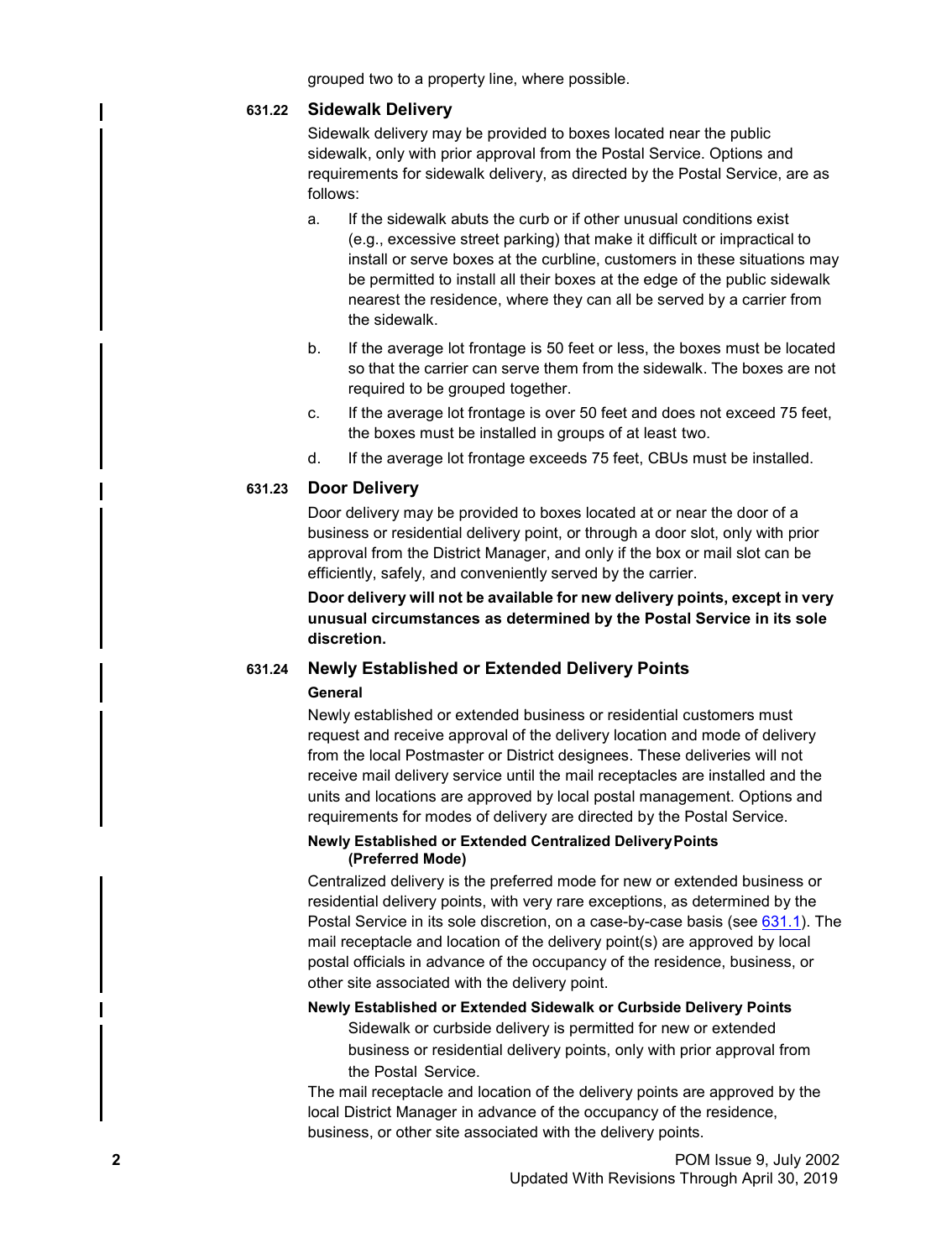#### **Newly Established or Extended Door Delivery Points**

Door delivery will not be available for new delivery points, except in unusual circumstances as determined by the Postal Service in its sole discretion. Approval for newly established or extended business or residential door delivery points must come from the Area Vice President or designee. The Area Vice President must report the number of granted requests for newly established or extended business or residential door delivery points to Headquarters Delivery or its designee quarterly.

## **631.3 Business Areas**

The type and design of buildings govern the mode of delivery to be implemented; the location of USPS-approved delivery equipment is subject to Postal Service approval. Centralized delivery is the preferred mode of delivery for new delivery points, with very rare exceptions, as determined by the Postal Service in its sole discretion, on a case-by-case basis. Modes of delivery are described below:

- a. *Centralized Delivery.* Centralized delivery service is for all business office buildings, office complexes, and industrial/professional parks. This may include call windows, horizontal locked mail receptacles, cluster box units (CBUs), wall-mounted receptacles, or mechanical conveyors (mechanical conveyors are only for high-rise and multipletenant buildings, and only if certain conditions are met; consult your postmaster for details).
- b. *Single Point Delivery.* Where an exception to [631.1](#page-0-0) has been granted by the District Manager or District designee, and subject to Area approval, single-point delivery (door, curbside, or sidewalk) may be provided for single points, receptacles, or door slots provided by business management.
	- (1) If there is an elevator and if the offices are open to receive mail on all normal service days, or if door slots are provided, delivery may be authorized to all floors of office buildings.
	- (2) If there is no elevator, delivery is provided to the first floor, either to a centralized location as prescribed in [631.2a](#page-0-1), or, where exceptions have been granted, to single points located on the first floor and to the second floor if it is occupied primarily by business offices and when such service is requested.

## **631.4 Residential Housing (Except Apartment Houses and Transient Mobile or Trailer Homes)**

The available options for residential areas, aside from apartment houses, transient mobile or trailer homes, colleges and universities, and other sites are covered under part 615. Delivery mode options are constrained by USPS policies and procedures, in light of the characteristics of the area to be served and the methods needed to provide adequate service. Centralized delivery is the preferred mode for new delivery points. Curbside, sidewalk delivery, and door modes are generally not available for new delivery points, with very rare exceptions, as determined by the Postal Service, in its sole discretion, on a case-by-case basis (see  $631.1$ ).

## **631.5 Exceptions**

## **631.51 Extension of Service Within an Existing Block**

New deliveries built or established within a block of existing deliveries can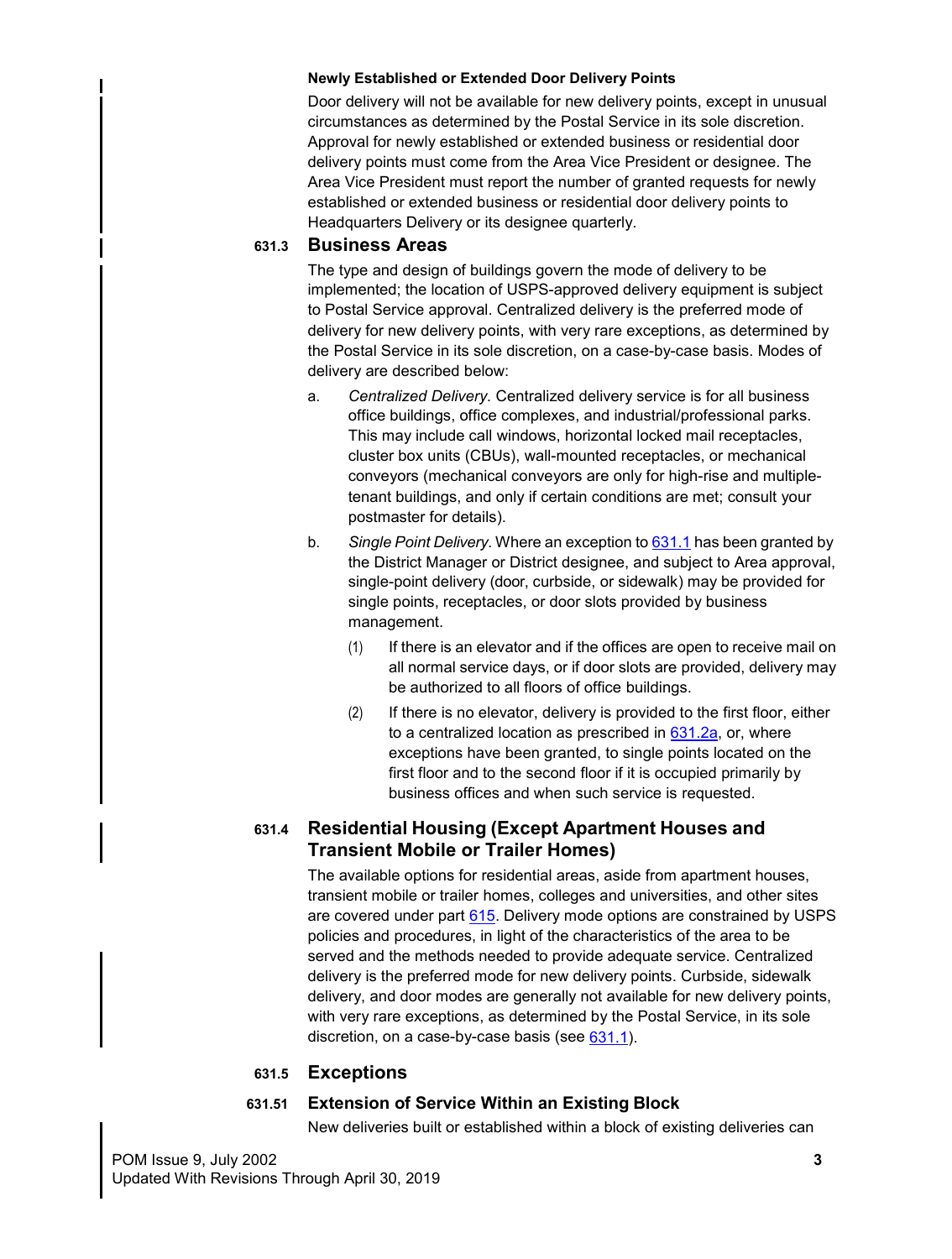only receive the same type of service as the older deliveries, subject to Postmaster approval and after consideration of Postal Service operational efficiencies. When new development replaces more than one block, delivery methods must comply with mode of delivery options for establishment and extension of delivery service.

#### **631.52 Hardship Cases**

Procedures and guidelines for changes in delivery in hardship cases are as follows:

- a. Changes in the mode of delivery authorized for a delivery point are considered where service by existing methods would impose an extreme physical hardship on an individual customer. Any request for a change in delivery mode must be submitted in writing.
- b. Approval of these requests should be based on humanitarian and not economic criteria; however, rural delivery customers requesting a hardship extension must also meet current criteria for extension of rural delivery service (see  $653$ ). Each request for a change in delivery service should be evaluated based on the customer's needs; a request should not be denied solely because of increased operational costs or because a family member or other party may be available to receive mail for the customer.
- c. If the local postmaster denies a request, the request must be sent to the district for review. The final decision is made by the district manager.
- d. If a customer no longer requires a variation in the type of delivery service, mail service must be restored to the mode of delivery in effect in the area.
- e. Hardship requests must be renewed annually by the customer and approved by the Postmaster.

## **631.53 Local Ordinances**

If a customer chooses not to erect a curbside box because of a local, city, county, or state ordinance prohibiting the installation of mailboxes at the curb, the delivery options in establishments and extensions are as follows:

- a. *Centralized Delivery Service.* See [631.2.](#page-0-1)
- b. *Post Office Box or General Delivery Service.* Post Office Box or general delivery service may be provided at the nearest postal facility where carrier delivery emanates, or where may be otherwise available to a customer.

#### **631.54 Apartment Houses**

#### 631.541 **General**

Delivery of mail to individual boxes in a residential building containing apartments or units occupied by different addressees is contingent upon USPS concluding the following requirements are met:

- a. The building contains three or more units (above, below, or behind not side by side) with:
	- (1) A common building entrance such as a door, a passageway, or stairs; and
	- (2) A common street address (some part of the address is shared) approved by local or municipal authorities.

<span id="page-3-0"></span>ı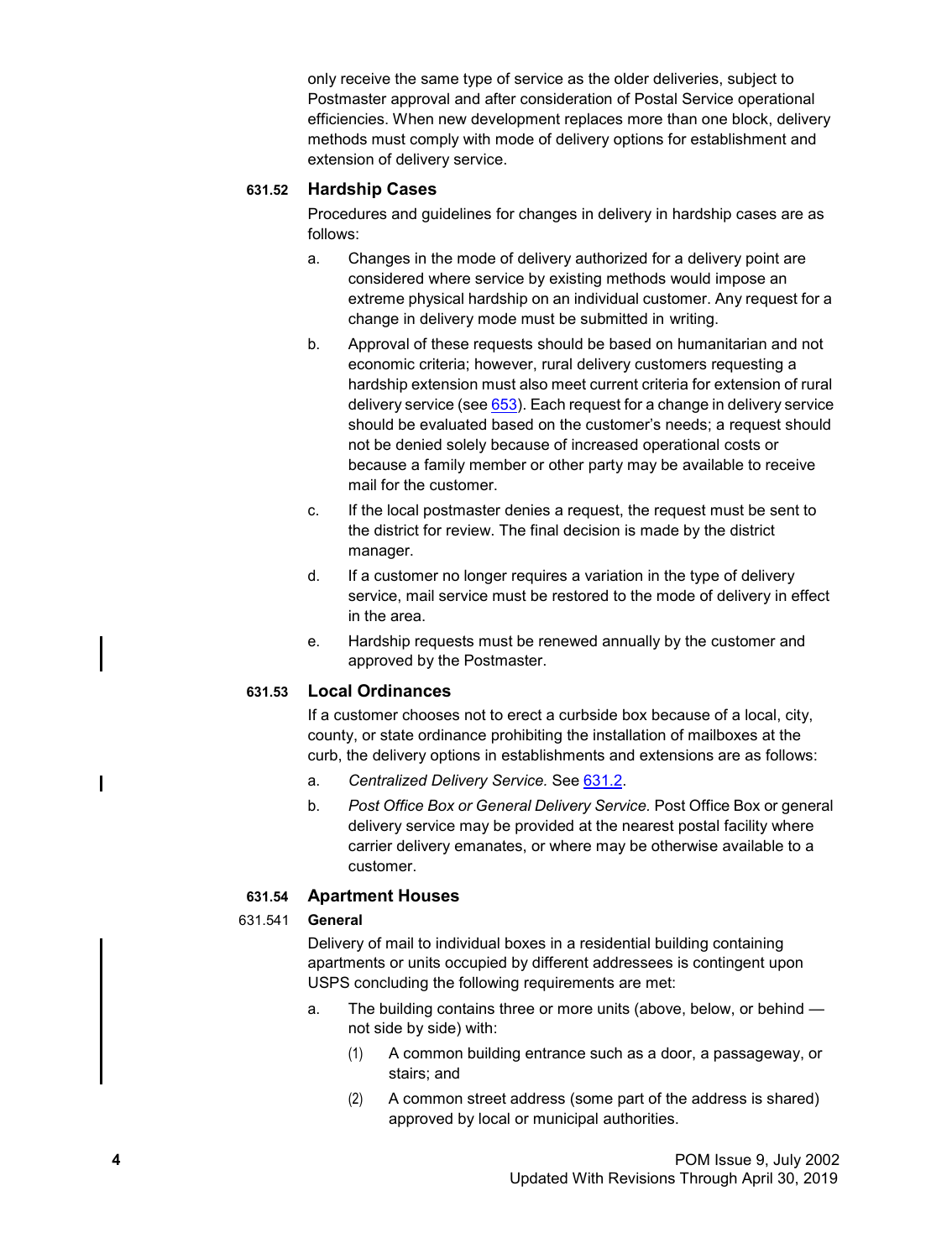- b. The installation and maintenance of mail receptacles are approved by the Postal Service.
- c. Each apartment is provided one box, including that of any resident manager or janitor, unless the management has arranged for mail to be delivered at the office or desk for distribution by its employees.
- d. The grouping of the boxes for the building is at a single point readily accessible to the carrier.

*Note:* The tenant's correct mailing address is the address of the entrance at which the mail receptacles are located, and should include the apartment number or designated mailbox number.

#### 631.542 **Exceptions**

Delivery of mail to individual boxes in multiple residential buildings containing apartments or units occupied by different addressees is contingent upon USPS concluding the following requirements are met:

- a. If more than one such building in an apartment house complex has the same approved common street number, delivery of mail to individual boxes is contingent on the grouping of all the boxes for the common street number at a single point readily accessible by the carrier even though some boxes may serve residents in more than one building.
- b. If such a building has more than one entrance, delivery of mail to receptacles grouped at more than one entrance is contingent on each entrance to which delivery is made serving three or more apartments or flats and the assignment, by local or municipal authorities, of a different street number to each such entrance.
- c. When new apartments are being erected or existing ones remodeled, postmasters will inform builders and owners of these regulations' requirements and will provide appropriate advice and inspection to ensure that safe and durable receptacles are properly located and installed in conformance with regulations. Postal Service–approved parcel lockers may be used with approved mail receptacles.

## 631.55 **Mobile or Trailer Homes**

## 631.551 **Options**

The delivery options for mobile or trailer home developments depend on Postal Service determination of whether the development is permanent or transient.

## 631.552 **Permanent Developments**

Permanent developments consist of managed mobile home parks or residential mobile home subdivisions where the lots are permanently assigned, the streets are maintained for public use, and the conditions resemble those of a residential subdivision. For permanent developments, the delivery options are either central, curbside, or sidewalk delivery, as directed by the Postal Service, see [631.](#page-0-2)

- *a. Central Delivery*
	- (1) Delivery service may be provided to a single point or receptacle designated by local management for the receipt of mail and distribution by its employees.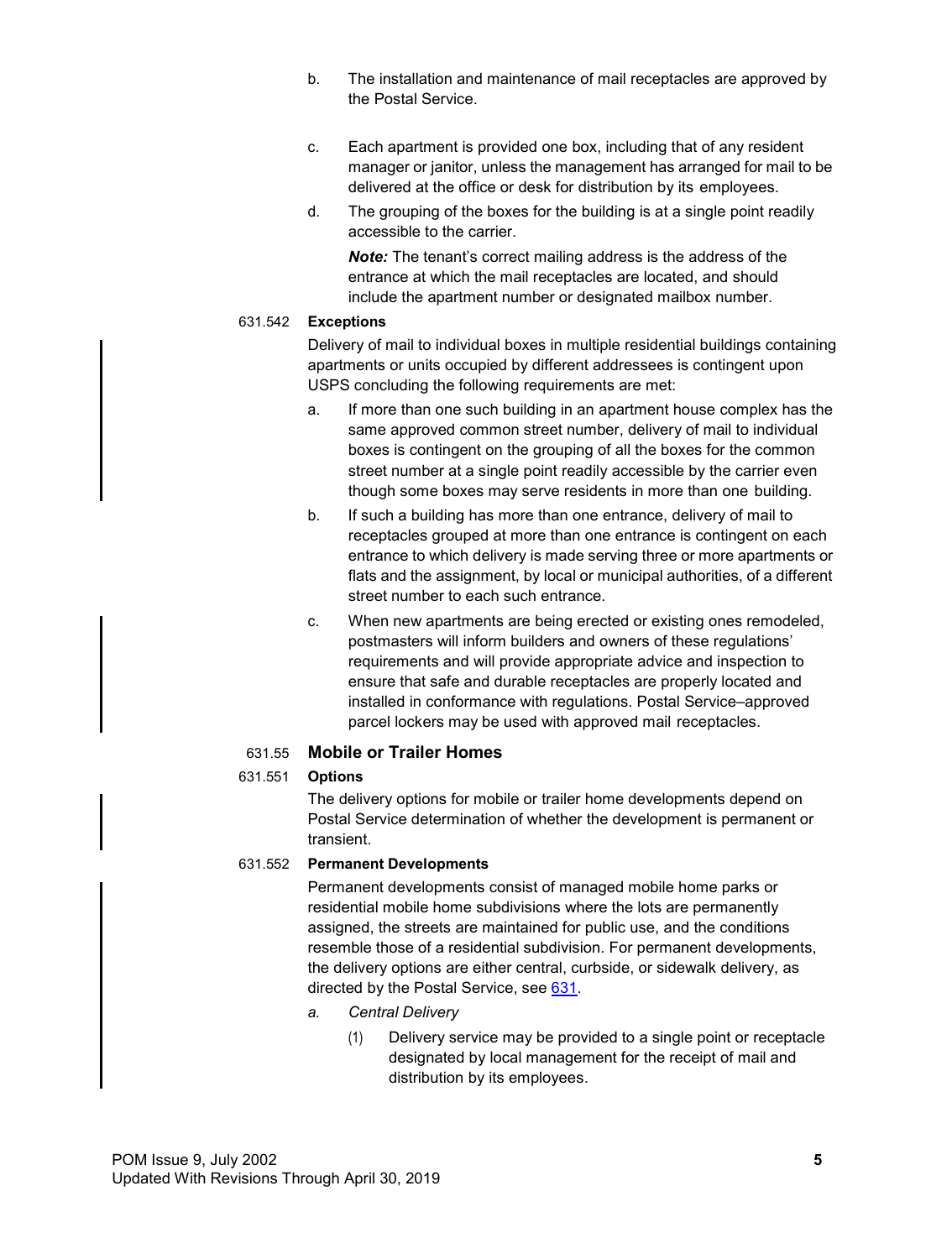- (2) Delivery service may be provided to one or more central points for the direct receipt of mail by postal customers within the area. The requirements for such central delivery are as follows:
	- (a) Local Postal Service managers must approve the mailbox sites and equipment.
	- (b) Customers must not be required to travel an unreasonable distance to obtain their mail, and reasonable access must be provided to the equipment location.
- *b. Curbside Delivery.*

Delivery service may only be provided to boxes at the curb, as directed by the Postal Service, so that they can be served efficiently, safely, and conveniently from the carrier's vehicle and give customers reasonable and safe access. Mail receptacles may be grouped two to a property line where possible.

- *c. Sidewalk Delivery*
	- (1) If the sidewalk abuts the curb or other unusual conditions exist (e.g., excessive street parking) that make it difficult or impractical to install or serve boxes at the curbline, customers with these situations may install boxes at the edge of the sidewalk nearest the residence where they can all be served by the carrier from the sidewalk.
	- (2) In such conditions, if the average lot frontage is 75 feet or less, the sidewalk boxes are not required to be grouped together; if the average lot frontage exceeds 75 feet, the sidewalk boxes must be installed in groups of at least two.
	- (3) If the average lot frontage is 50 feet or less, customers may be permitted to locate all their mailboxes at the edge of the sidewalk nearest the residence rather than at the curb, regardless of whether the sidewalk abuts the curb or other unusual conditions exist. All the boxes must be located so the carrier can serve them from the sidewalk.

#### 631.553 **Transient Developments**

Transient developments are mobile home, trailer, and recreational vehicle parks where the lots are temporarily occupied or rented and considered transient, short-term, or seasonal, even though some families may live in them for extended periods. For these developments, the only option is delivery to a single point or receptacle designated by park management and approved by local Postal Service managers for the receipt of all mail and subsequent distribution or mail forwarding by employees of the park. This method is also available for permanent developments.

## 631.6 **Colleges and Universities**

## **631.61 Administration Buildings**

Mail is delivered to principal administration buildings. Mail undeliverable as addressed or not addressed to a specific building is delivered to the main administration building office for further handling. At larger universities, mail is delivered to the different departments, colleges, faculty buildings, or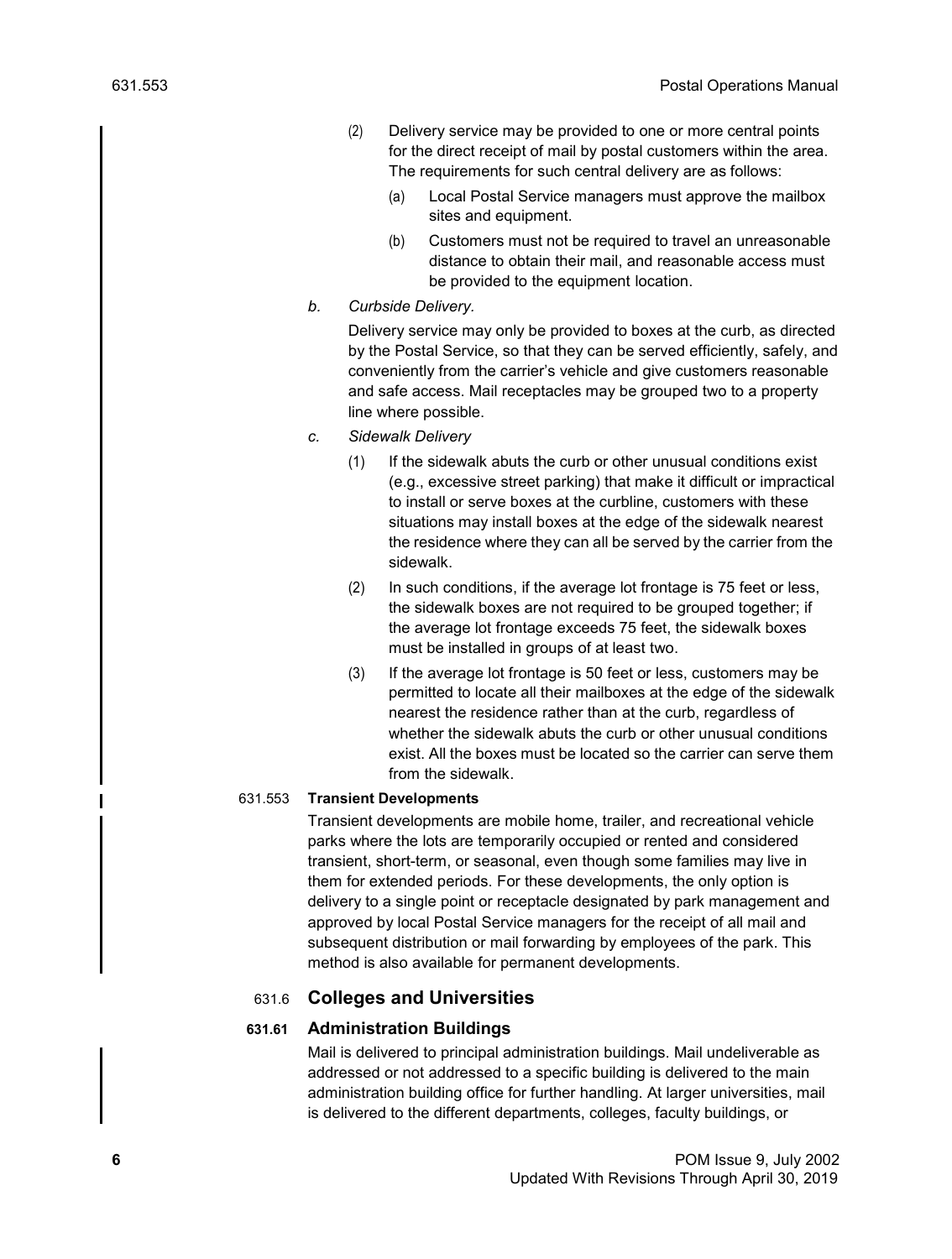principal campus structures, such as the Chemistry Building, Engineering Building, and so forth, provided that mail is addressed accordingly and volume warrants such delivery. Delivery is not to be made to individual offices within buildings.

## **631.62 Dormitories or Residence Halls**

Mail is delivered to dormitory buildings and residence halls when addressed to a specific building. Mail is delivered in bulk to a designated representative of the school or property, who then becomes responsible for further distribution to students and residents. Where no direct affiliation with the school is established, the Postal Service determines the proper mode of delivery to be established and may require that designees from the property be identified to accept mail for each location prior to initiating delivery.

A dormitory building or residence hall often consists of single or multi-room units that may share or have access to centrally located kitchens, bathrooms, showers, or social or common areas. Whether located on or off campus, and regardless of private ownership, such buildings are nevertheless dormitories and either the school or building owner is responsible for the final delivery of student mail. Post Office personnel do not distribute mail into apartment-type mailboxes for dormitories or residence halls.

## **631.63 Married Student Housing**

Apartments and housing units for married students are often complete quarters consisting of a living room, kitchen or dinette, bedroom (s), and bath. Whether located on or off campus, and regardless of ownership, the apartment mail receptacle requirements in [631.54](#page-3-0) apply.

## **631.64 Fraternity and Sorority Buildings**

Deliver mail in bulk to a common mailbox or to a representative of the organization if addressed to a specific building.

## **631.65 Parcel Post**

Deliver parcel post in the same manner as other ordinary mail matter.

## **631.66 Forwarding of Mail**

Forwarding mail for former students and for current students during the summer and vacation periods is the responsibility of the institution or building owner, except where delivery to respective apartment receptacles is being provided to married housing. Encourage school officials to include mail forwarding, proper mail addressing, and other related postal features in general instructions to students.

## **631.67 Noncity Delivery Offices**

Where city delivery service is not established, students may obtain Post Office Box service, use general delivery, or the institution may arrange to pick up the mail in bulk and make its own distribution and delivery.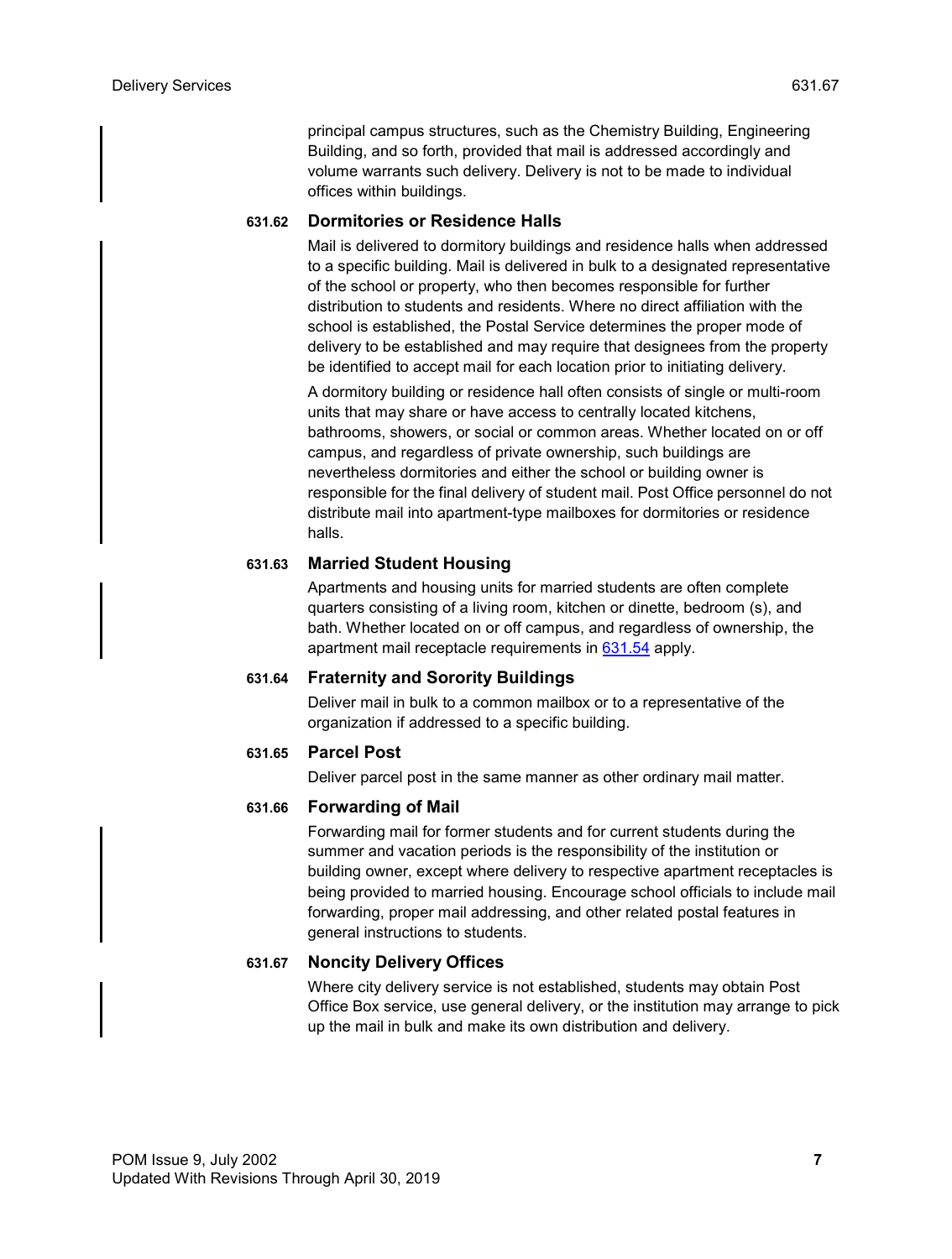## 631.7 **Conversion of Mode of Delivery**

In this section, *conversion* refers to changing existing mail delivery to a more economical and efficient mode. The key to converting existing deliveries is identifying those deliveries that are most costly to the Postal Service. Delivery managers can go into any delivery territory where delivery has been established for over 1 year and solicit to convert the mode of delivery if it would be cost beneficial to the Postal Service.

Postmasters may establish a mixed delivery area where in-growth or extensions of service within a block compel a change in modes of delivery for newly constructed or renovated delivery points. This policy applies to both residential and business delivery locations. When a residence is sold, the mode of delivery cannot be changed arbitrarily prior to the new resident moving in. The existing mode of delivery must be retained absent an agreement otherwise. If an owners' association or property management company represents the property or the community, it may request a change in the mode of delivery on behalf of the community or property. In rental areas, such as apartment complexes and mobile home parks, the owner or manager may request a conversion on behalf of the apartment complex, mobile home park, or other rental property. Approval is at the sole discretion of the Postal Service. Delivery will begin only after the approval of a mail receptacle and its location by the local Postmaster.

Where there is no homeowners' association or other property management company with authority to request a conversion on behalf of the owners, residents, or the community, customer signatures must be obtained prior to any conversion. In single-family housing areas (including manufactured housing and mobile homes) where the residences and lots are owned, each owner must agree to the conversion in writing. Owners who do not agree must be allowed to retain their current mode of delivery.

When a residence is sold, the mode of delivery cannot be changed arbitrarily prior to the new resident moving in. The existing mode of delivery must be retained absent an agreement otherwise. If an owners' association represents the community, it can direct the mode of delivery for the community. In rental areas, such as apartment complexes and mobile home parks, the owner or manager can approve a conversion.

#### 631.8 **Correction of Improper Mode of Delivery**

#### 631.81 **General**

In the event an improper mode of delivery is established or extended by a postal carrier or manager, the service will be withdrawn with a thirty (30) day advance notice to the affected customer(s), provided that the error is detected and the customer is notified within one (1) year. If the error is not detected and the customer is not notified within one (1) year of the date delivery is established or extended, the improper service remains in place unless the customer consents to the delivery mode change or a delivery point with improper modes of delivery in a vacant delivery is first identified during the vacant period per section 623.5. When the new customer(s) in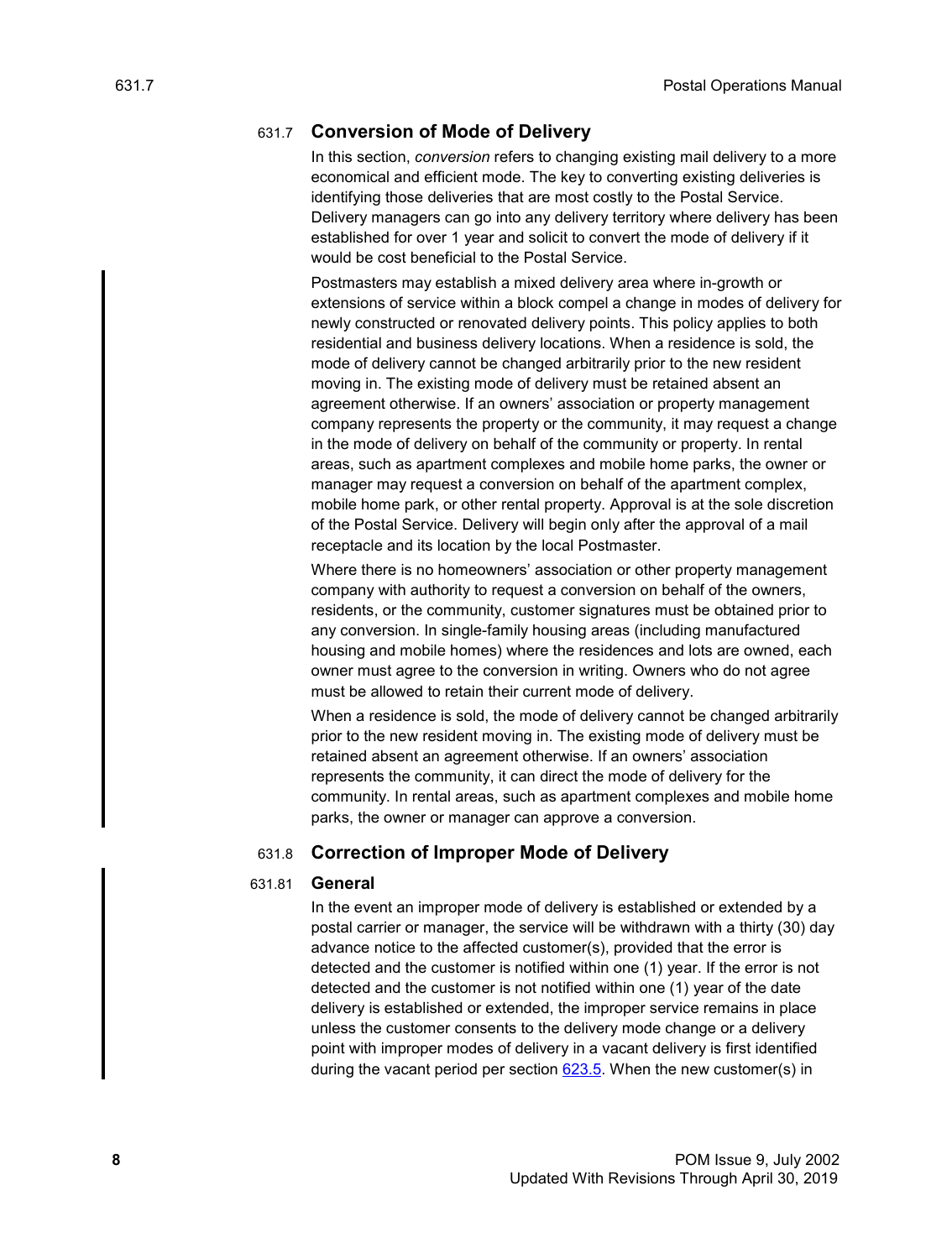these vacant deliveries are identified by Postal Service management and informed (within the first 30 days of occupancy) that the current mode of delivery was established incorrectly and will need to be corrected.

## 631.82 **Refusal by Customer**

If a customer refuses to accommodate the Postal Service's delivery mode determination by refusing to provide an approved mail receptacle or permit the Postal Service to install its own, General Delivery service may be provided at the nearest postal facility where the carrier delivery emanates or where may be otherwise available to the customer.

## 631.9 **Military Installations**

## **631.91 Family Housing**

Delivery to family housing on military installations is effected in accordance with  $611$ ,  $64$ ,  $65$ , or  $66$ , whichever is appropriate.

## **631.92 Other Services -Agreement With the Military**

Other services are provided to military installations in accordance with Publication 38, *Postal Agreement with the Department of Defense,* signed on February 21, 1980, reprinted in pertinent part:

- III. POLICY
	- A. The Military Postal Service is operated as an extension of the United States Postal Service® as authorized by 39 U.S.C. 406.
	- B. The Department of Defense and the Postal Service agree to attempt to furnish mail service to the military equal to that provided the civilian population in the United States.
	- C. The Department of Defense and the Postal Service affirm the importance of the national goal of energy conservation, and both parties resolve to minimize energy expenditure while conducting military postal operations.
- IV. RESPONSIBILITIES
	- A. The Department of Defense agrees to:
		- 1. Maintain and operate military Post Offices in support of Armed Forces operations and personnel at locations outside the United States, or inside the United States where the military situation requires;
		- 2. Ensure that each military Post Office that provides postal financial or accountable mail services or exchanges incoming and outgoing mail directly with carriers is supervised by at least one qualified, on-site military member of the Armed Forces;
		- 3. Administer the military postal service in accordance with the law, with policies and regulations of the Postal Service, and with consistent implementing directives of the Department of Defense;
		- 4. Arrange with foreign governments to permit military Post Offices to be established and military postal operations to be conducted in foreign countries;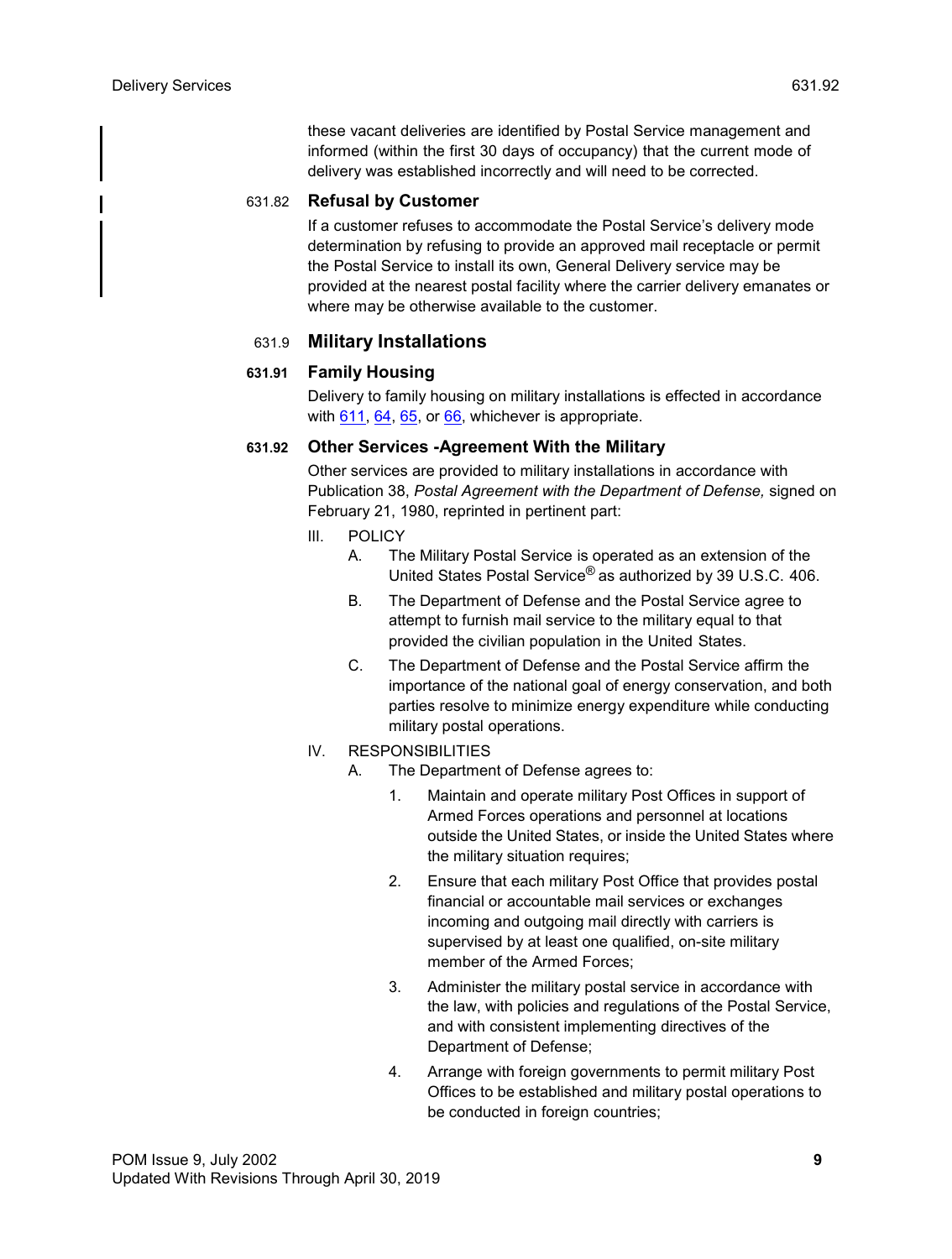- 5. Furnish information required by the Postal Service to provide efficient postal services to authorized personnel and units;
- 6. Establish and operate mail control activities at principal locations used by the Postal Service to receive and dispatch military mail and to provide information to distribute and dispatch military mail and to provide information for overseas and maneuver forces, ships, and other mobile units;
- 7. In time of war or national emergency, assist or supplement Postal Service operation of bulk mail centers, postal concentration centers, and airport mail facilities;
- 8. Establish and operate mail control activities at military aerial ports to receive outgoing military mail from the Postal Service for dispatch via military air transport and to receive incoming military mail via military air transport for entry into civilian postal channels;
- 9. Conduct postal finance services at military Post Offices, to include selling stamps and stamped paper; issuing domestic money orders; cashing money orders, when feasible; and providing Certified Mail, Insured Mail, and Registered Mail services. Remittances to the Postal Service shall be in dollars in the amounts required by the schedule of rates, fees, and charges provided by postal regulations;
- 10. Make periodic audits and inspections of military Post Offices.
- B. The United States Postal Service agrees to:
	- 1. Provide postal services for the Armed Forces at locations inside the United States, including the establishment of civilian Post Offices on military installations and the usual postal finance, mail handling, and carrier delivery and collection consistent with United States postal laws and regulations, normal standards of the Postal Service, and changing military requirements;
	- 2. Establish and operate postal concentration centers, as needed, for the concentration, sorting, and delivery or dispatch of military mail in accordance with requirements of the Department of Defense;
	- 3. Process military mail in an expeditious manner while efficiently separating mail for the Armed Forces prior to delivery or dispatch;
	- 4. Furnish information to the Department of Defense to permit proper routing of military mail prior to its entry into civilian postal channels;
	- 5. Authorize the establishment of military Post Offices as branches of designated civilian Post Offices;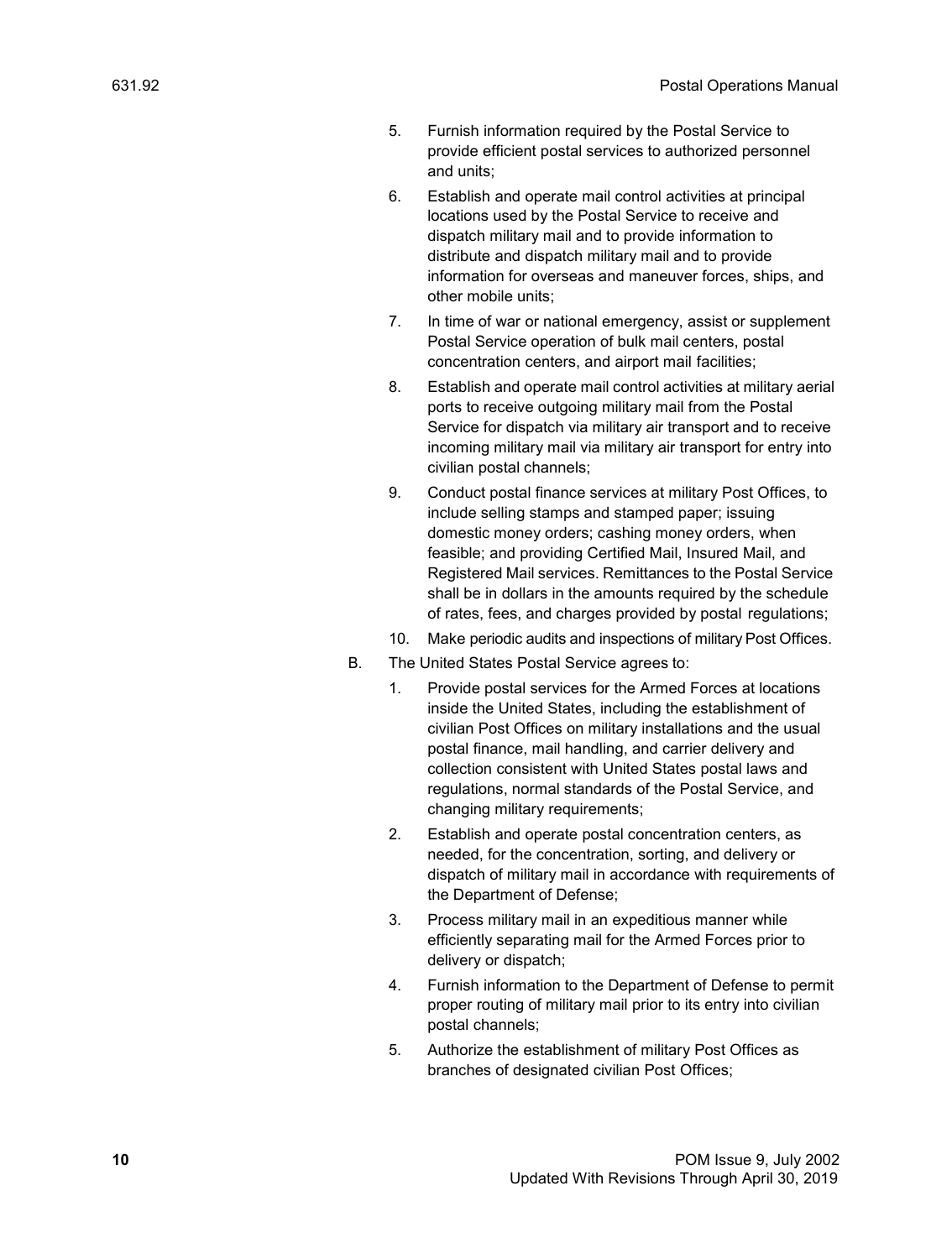- 6. Extend stamp credits from designated civilian Post Offices to postal finance offices and other custodians of postal effects;
- 7. Assist the Department of Defense by informing postmasters and the public of proper addressing practices, applicable restrictions, and other military mail matters of interest.
- V. ADMINISTRATION
	- A. The Assistant Secretary of Defense (Manpower, Reserve Affairs and Logistics) shall serve as the point of contact with the United States Postal Service and shall implement and administer this agreement for the Department of Defense. The Assistant Secretary of Defense (Manpower, Reserve Affairs and Logistics) may enter into supplemental agreements with the United States Postal Service as may be necessary to carry out the purposes of this agreement.
	- B. The Senior Assistant Postmaster General, Operations Group, shall serve as point of contact with the Department of Defense and shall implement and administer this agreement for the United States Postal Service. The Senior Assistant Postmaster General, Operations Group, may enter into supplemental agreements with the Department of Defense as may be necessary to carry out the purposes of this agreement.
- VI. REVIEW AND AMENDMENT
	- A. This agreement may be amended at any time by mutual agreement. It shall be renewed every five years by the Department of Defense and the Postal Service.

## SUPPLEMENTAL POSTAL AGREEMENT: ADMINISTRATIVE DETAILS

- I. TRANSPORTATION
	- A. The Department of Defense agrees to arrange for military mail transportation from overseas postal facilities to commercial or military terminals in the United States and between military postal activities within overseas areas.
	- B. The Postal Service agrees to:
		- 1. Arrange for military mail transportation to overseas postal facilities from commercial terminals in the United States and make transportation arrangements when the postal services of another country are required. However, this does not preclude military departments from making direct arrangements for the transportation of military mail to or between designated overseas points on a short-term basis when operational requirements dictate.
		- 2. Provide inbound and outbound mail transportation between the postal concentration centers and military or commercial air or surface carriers.
		- 3. Transport mail between civilian Post Offices on military installations and the receiving or dispatching Postal Service facility.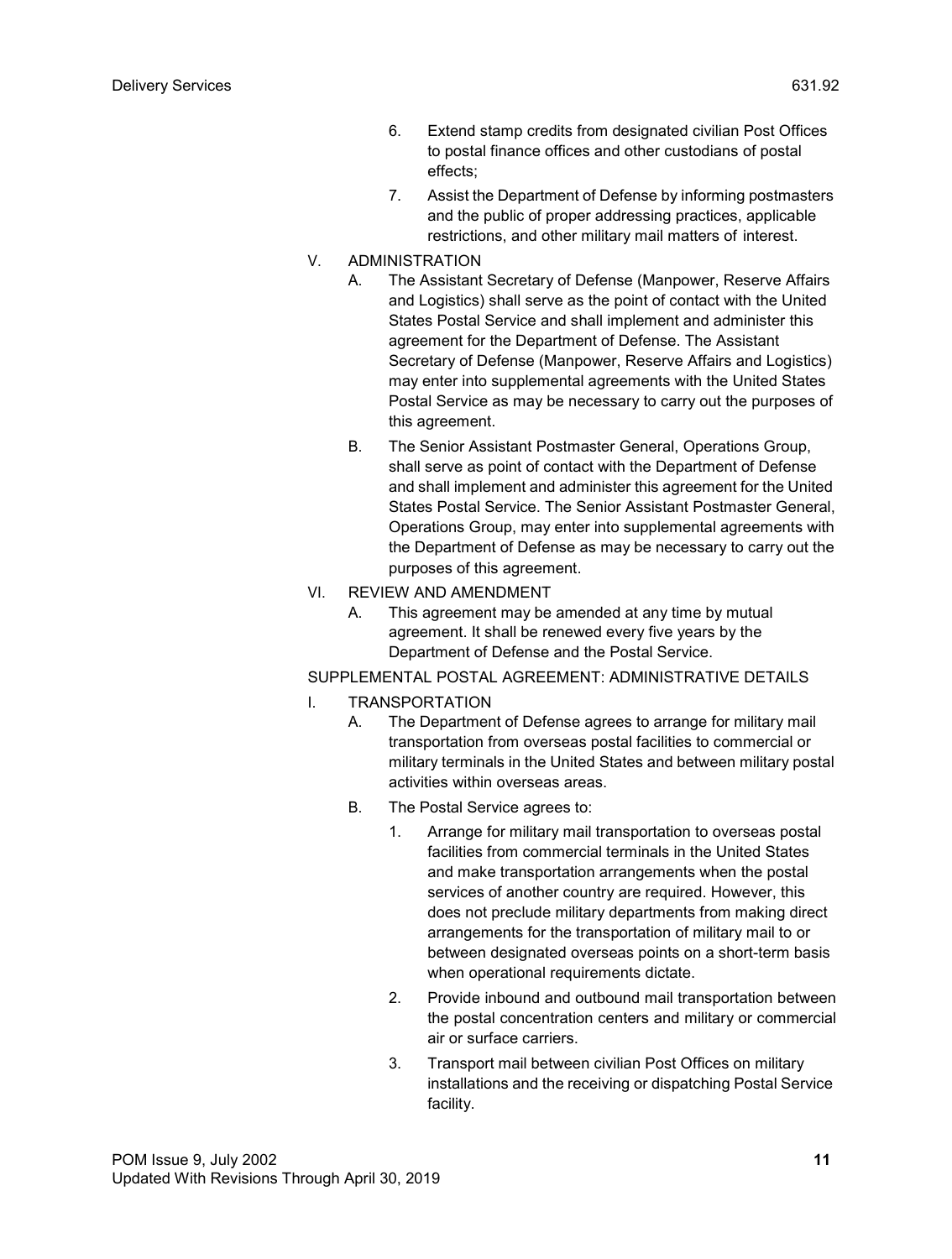#### II. PERSONNEL

- A. The Department of Defense agrees to:
	- 1. Appoint mail clerks and issue them uniform identification cards.
	- 2. Assign only qualified personnel to duties in military Post Offices, mailrooms, mail control activities, and other postal facilities. No persons convicted of a crime involving theft or moral turpitude or disciplined for any action reflecting unfavorably upon their integrity shall be assigned to postal duties. Those having a history of psychiatric disorder, alcoholism, or drug abuse may be so assigned if medical evidence of current good health, sufficient to meet published Postal Service standards, is available. This does not preclude the Department of Defense from establishing requirements that are more stringent than the published Postal Service standards.

#### III. EQUIPMENT

- A. The Postal Service agrees to:
	- 1. Provide equipment and furniture necessary for the operation of civilian Post Offices located on military installations.
	- 2. Furnish equipment and supplies for use in military Post Offices. Equipment shall be new or serviceable and shall be issued in accordance with mutually determined issuance standards. Supplies and accountable equipment shall be furnished without charge. No accountable equipment shall be furnished on a reimbursable basis beginning in FY 82.
	- 3. Repair equipment for which it has a unique capability.
- B. The Department of Defense agrees to transport such equipment between the continental United States and the overseas destination.

#### IV. DELIVERY

- A. The Department of Defense agrees to:
	- 1. Decline to accept collect on delivery mail for delivery at military Post Offices.
	- 2. Deliver mail to personnel in a temporary duty status, in training, and where delivery requirements exceed Postal Service standards.
	- 3. Deliver accountable mail, delivery of which is restricted by the sender, through mail clerks, only upon the written authorization of the addressee when it is impracticable for the addressee to accept delivery in person at the civilian Post Office.
- B. The Postal Service agrees to:
	- 1. Neither accept nor forward to military Post Offices any collect on delivery mail.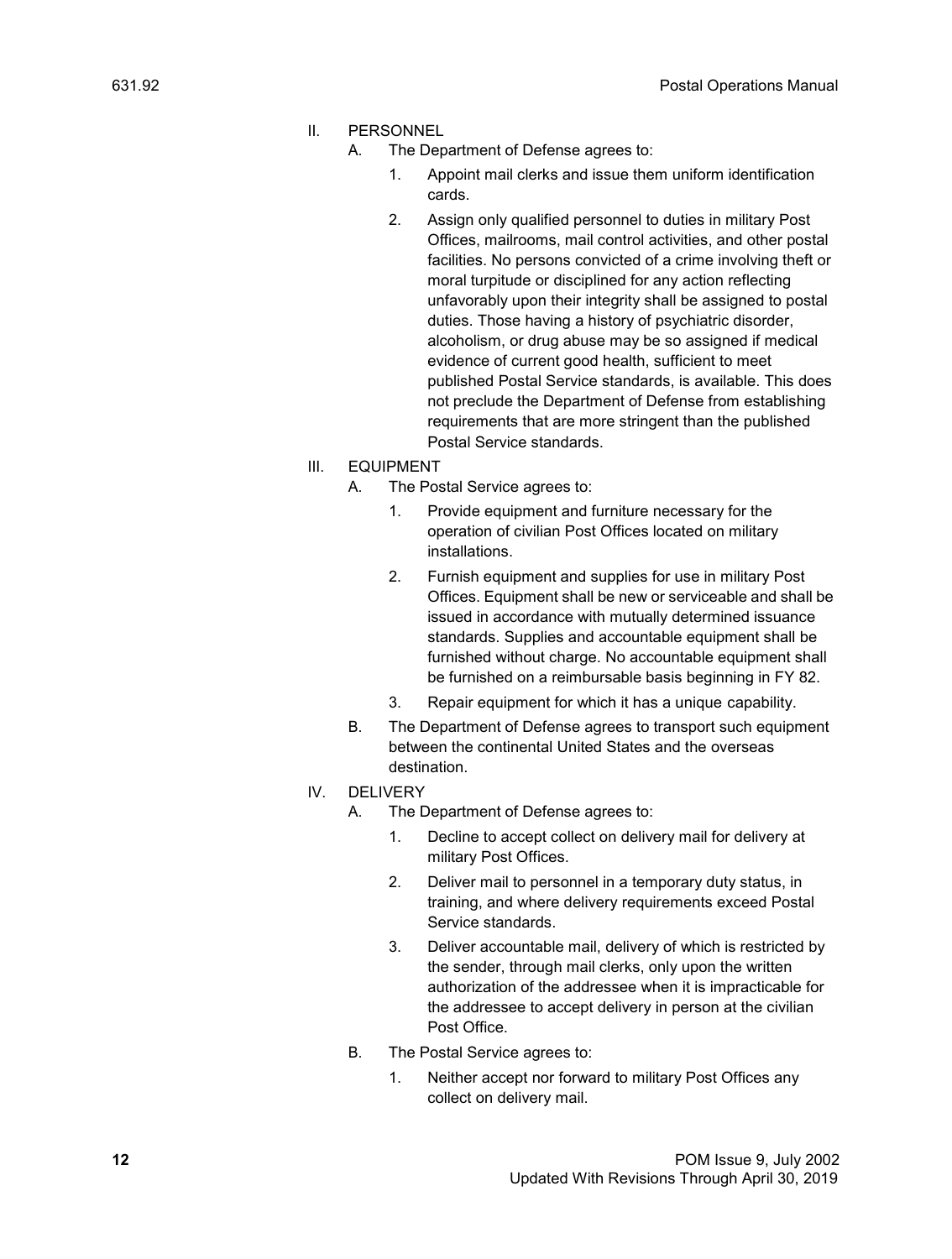- 2. Provide delivery service on military installation in the United States commensurate with the delivery service that would be provided for civilian communities of comparable characteristics. Postal Service criteria shall be used in considering extensions of mail service. Mail to principal administrative buildings or commands shall be delivered in bulk. The Postal Service agrees to also provide the mail in bulk to personnel and basic units in a transient or temporary duty status of 180 days or less. Where criteria will not allow free delivery service to be established or extended, the Postal Service agrees to provide the mail for individuals in bulk to basic units. However, in locations with adjacent civilian communities having delivery service, the Postal Service agrees to submit proposals to the Department of Defense to furnish service to groups of receptacles consistent with mutually agreed criteria and funding.
- 3. Deliver accountable mail addressed to military personnel, at military installations served by civilian Post Offices, to the addressees or mail clerks upon proper receipt.

#### V. CLAIMS

- A. The Department of Defense agrees to:
	- 1. Assume financial liability, under military claims procedures, for loss, damage, theft, wrong delivery, or rifling of accountable mail after receipt from or prior to delivery to a civilian or military Post Office by a mail clerk employed by the Department of Defense.
	- 2. Reimburse the Postal Service for claims submitted by the Postal Service for the value of postal effects embezzled or lost through negligence, errors, or defalcations while in the possession of military Post Office personnel. Reimburse the Postal Service for claims paid by the Postal Service for losses of accountable mail through negligence, errors, or defalcations while in the possession of military Post Office personnel.
		- a. To be reimbursable, claims must be submitted within one year from discovery of the loss by the Postal Service.
		- b. In all just and expedient cases, the military departments may request the Postal Service to take action under 39 U.S.C. 2601(a)(3) to adjust, pay or credit the account of a Military Post Office, Postal Finance Officer, Military Postal Clerk, Financial Postal Clerk, Custodian of Postal Effects, or persons acting in those capacities for any loss of Postal Service funds, papers, postage, or other stamped stock or accountable paper, under the same standards as such credit is granted to Postal Service employees.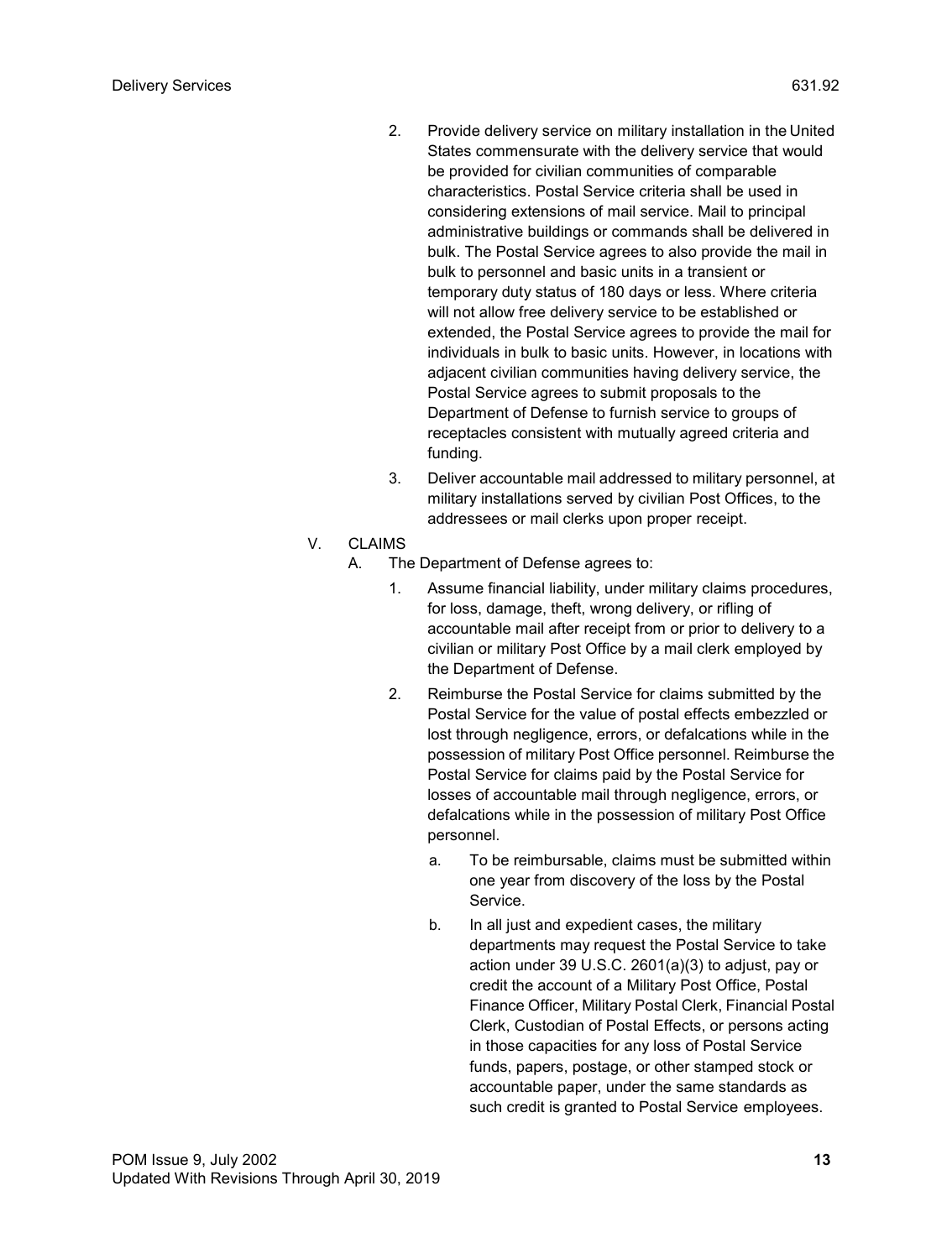- B. The Postal Service agrees to relieve custodians of postal effects of responsibility for the amount of the invoice of any shipment of stamps or stamped paper lost in transit as a result of casualty.
- VI. LOGISTICAL AND ADMINISTRATIVE SUPPORT
	- A. The Department of Defense agrees to:
		- 1. Furnish adequate facilities for civilian Post Offices located at military installations solely in support of the installation's mission. Utilities and local telephone service shall be furnished on a reimbursable basis beginning FY 82.
		- 2. Offer billeting and meals to civilian Post Office employees who work at military installations on the same basis as those offered to Department of Defense civilian employees.
		- 3. Issue invitational travel orders for Postal Service representatives who, at the request of the Department of Defense, are assigned to perform inspections, investigations, or audits of overseas military postal operations.
	- B. The Postal Service agrees to:
		- 1. Reserve the right to discontinue civilian Post Offices on military installations where existing conditions endanger the health, safety, or welfare of its employees.
		- 2. Furnish office space for related military mail terminals, fleet Post Offices, or liaison units at postal concentration centers.
- VII. AUDITS AND INSPECTIONS
	- A. The Department of Defense agrees to:
		- 1. Assist Postal Service representatives in surveying, inspecting, and auditing military postal operations.
		- 2. Conduct surveys, inspections, investigations, and audits of Department of Defense postal facilities and operation as needed to verify that accountable postal effects are on hand and properly protected, that all revenue due the Postal Service is being collected and properly accounted for, and that the service rendered is efficient and in accordance with Postal Service and Department of Defense regulations.
	- B. The Postal Service agrees to assign Postal Inspectors or other representatives of the Postal Service, as practicable, to conduct surveys, inspections, investigations, and audits of military postal operations to assure that efficient postal service is maintained.
- VIII. MAIL SORTATION
	- A. Except in time of war or other emergency as determined by the Secretary of Defense, the Postal Service agrees to:
		- 1. Sort mail for overseas forces in fixed base units to the 5-digit Army Post Office/Fleet Post Office ZIP Code separation. Mail for ships and other mobile units shall be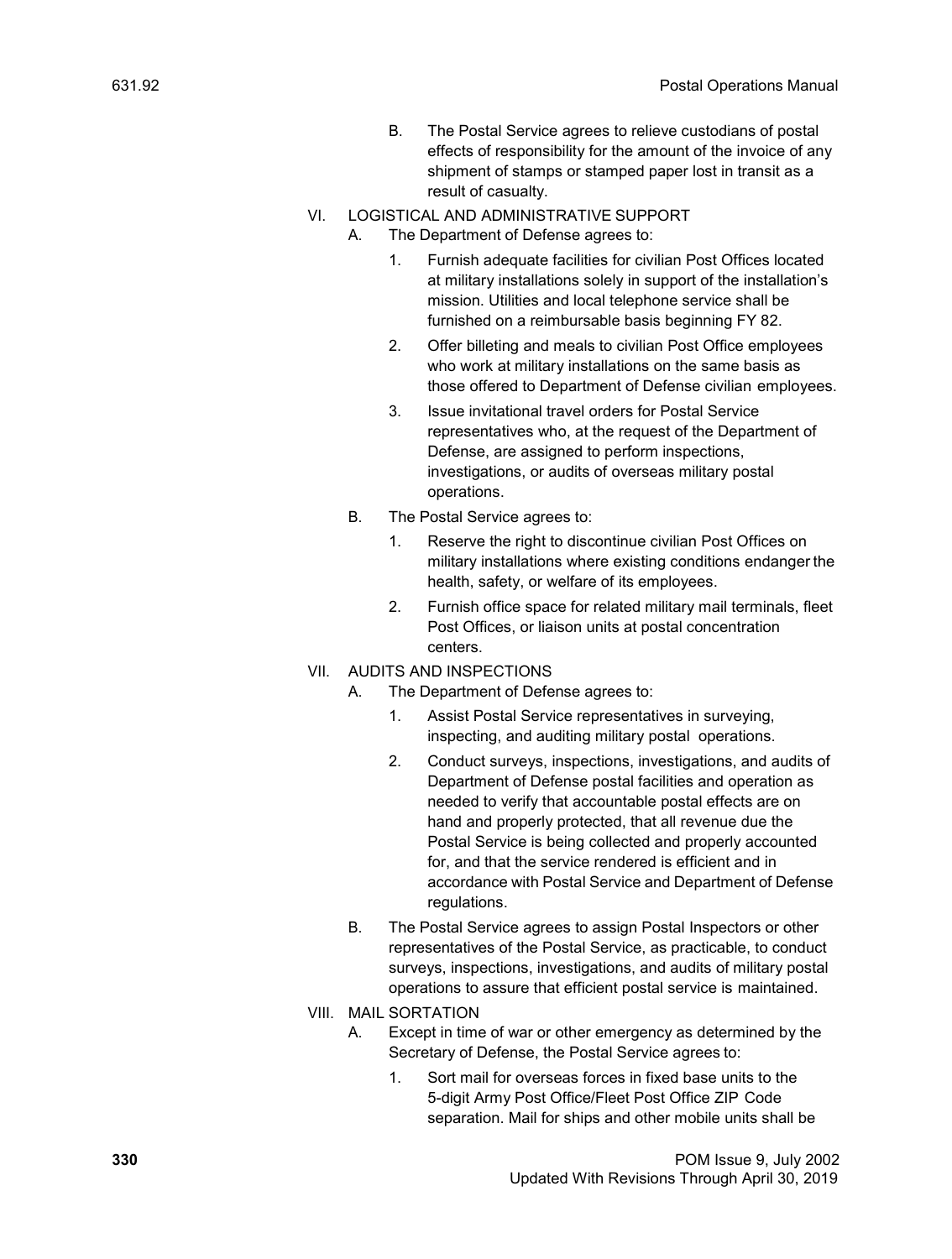sorted to the mobile unit by ZIP Code or name when warranted. Mail for maneuver forces, air groups, submarine groups, units in transit or temporary duty status for 180 days or less, and other similar units shall be separated in accordance with the needs of the Department of Defense. The Department of Defense agrees to develop mail routings for all of the above mail and provide the routing instructions to the postal concentration centers of the Postal Service.

- 2. Sort mail for the forces at installations in the United States where delivery receptacles are not provided to basic military units or numbered boxes in groups of approximately 200, so far as practicable and mutually agreeable to the Postmaster and military authorities concerned.
- B. In time of war or other emergency as determined by the Secretary of Defense, the Postal Service agrees to:
	- 1. Allow the Department of Defense to control ZIP Code assignment to all military units.
	- 2. Specify jointly with the Department of Defense the sorting of mail for overseas forces and forces at installations in the United States.
- C. Postal Service criteria shall be used to assign ZIP Codes to military installations in the United States.
- D. The Department of Defense and the Postal Service agree to cooperate in the assignment and use of overseas ZIP Codes.
	- 1. Normally each military installation shall have one 5-digit ZIP Code, although special circumstances may be considered in assigning additional ZIP Codes. Additional ZIP Codes shall only be assigned if all resulting separations receive at least 1,000 pieces of mail per day. The implementing procedures for 9-digit ZIP Codes shall be jointly developed.
	- 2. The Department of Defense agrees to make every reasonable effort to see that its components have the correct ZIP Code in their address and return address. The Postal Service agrees to make every reasonable effort to see that the correct ZIP Code is in the address and return address of mail for military units and personnel originated by other government agencies and the civilian sector. Since the ZIP Code furnishes the Postal Service with its sole method of forwarding Army Post Office and Fleet Post Office mail, the Postal Service agrees to return to sender at the Post Office of origin all mail for Army Post Office or Fleet Post Office addresses that does not have an authorized Army Post Office/Fleet Post Office ZIP Code.